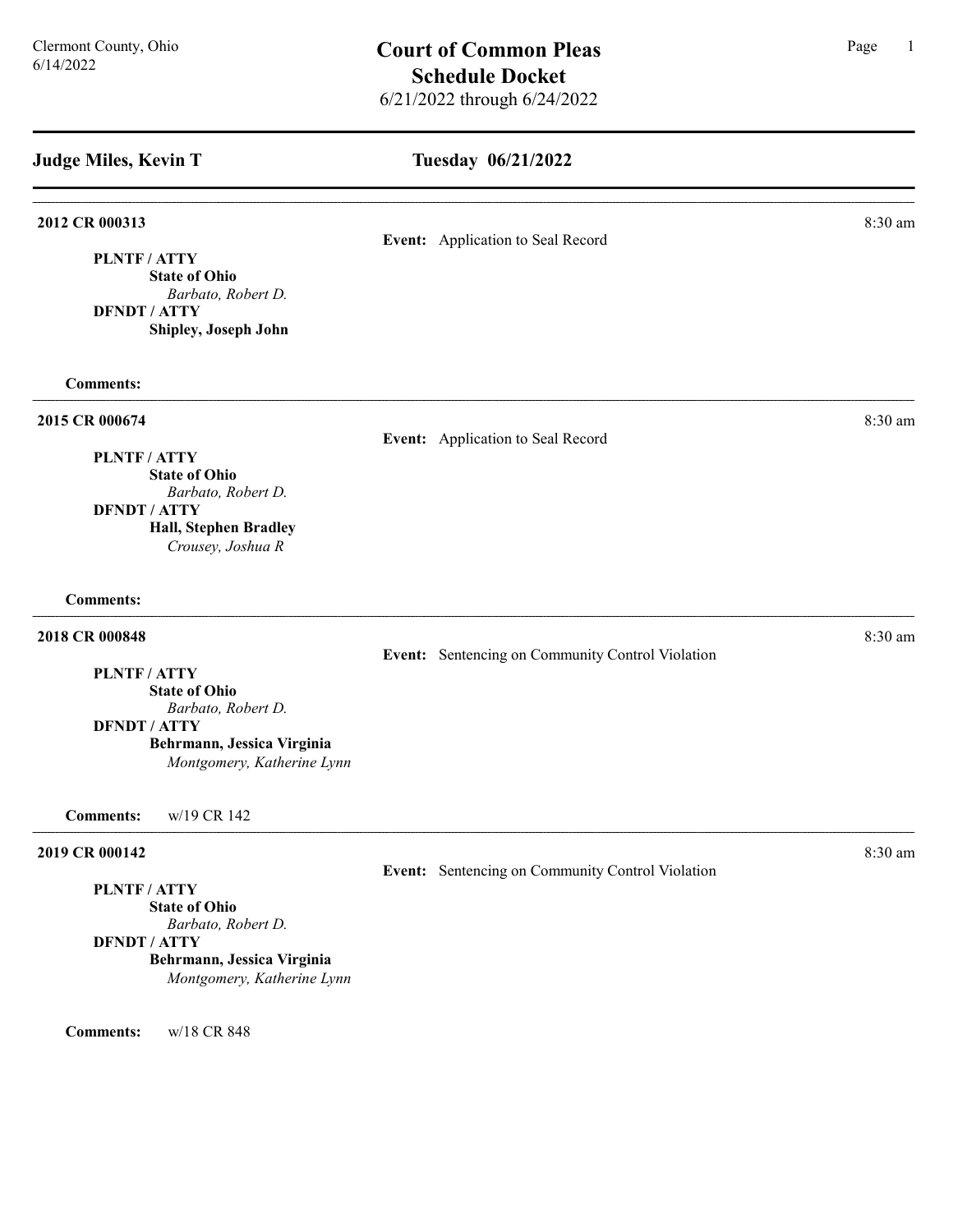## Tuesday 06/21/2022

### **2019 CR 000668** 8:30 am **8:30 am**

PLNTF / ATTY

State of Ohio Barbato, Robert D.

DFNDT / ATTY

Reese, Barbara Chasity Montgomery, Katherine Lynn

Comments:

### 2020 CR 000783 8:30 am and 2020 CR 000783

### Event: Plea or Trial Setting

PLNTF / ATTY

State of Ohio Barbato, Robert D.

DFNDT / ATTY

Demmitt, Cain Douglas Hamidullah, Muhammad

Comments:

### **2020 CR 000894** 8:30 am **8:30 am**

Event: Plea or Trial Setting

PLNTF / ATTY State of Ohio

Barbato, Robert D. DFNDT / ATTY

Loechel, Derreck Eugene Maus, R Aaron

### Comments:

### **2021 CR 000133** 8:30 am **8:30 am**

PLNTF / ATTY

State of Ohio Barbato, Robert D. DFNDT / ATTY Clough, Louis Fred Montgomery, Katherine Lynn

### Comments:

Event: Sentencing on Community Control Violation

Event: Sentencing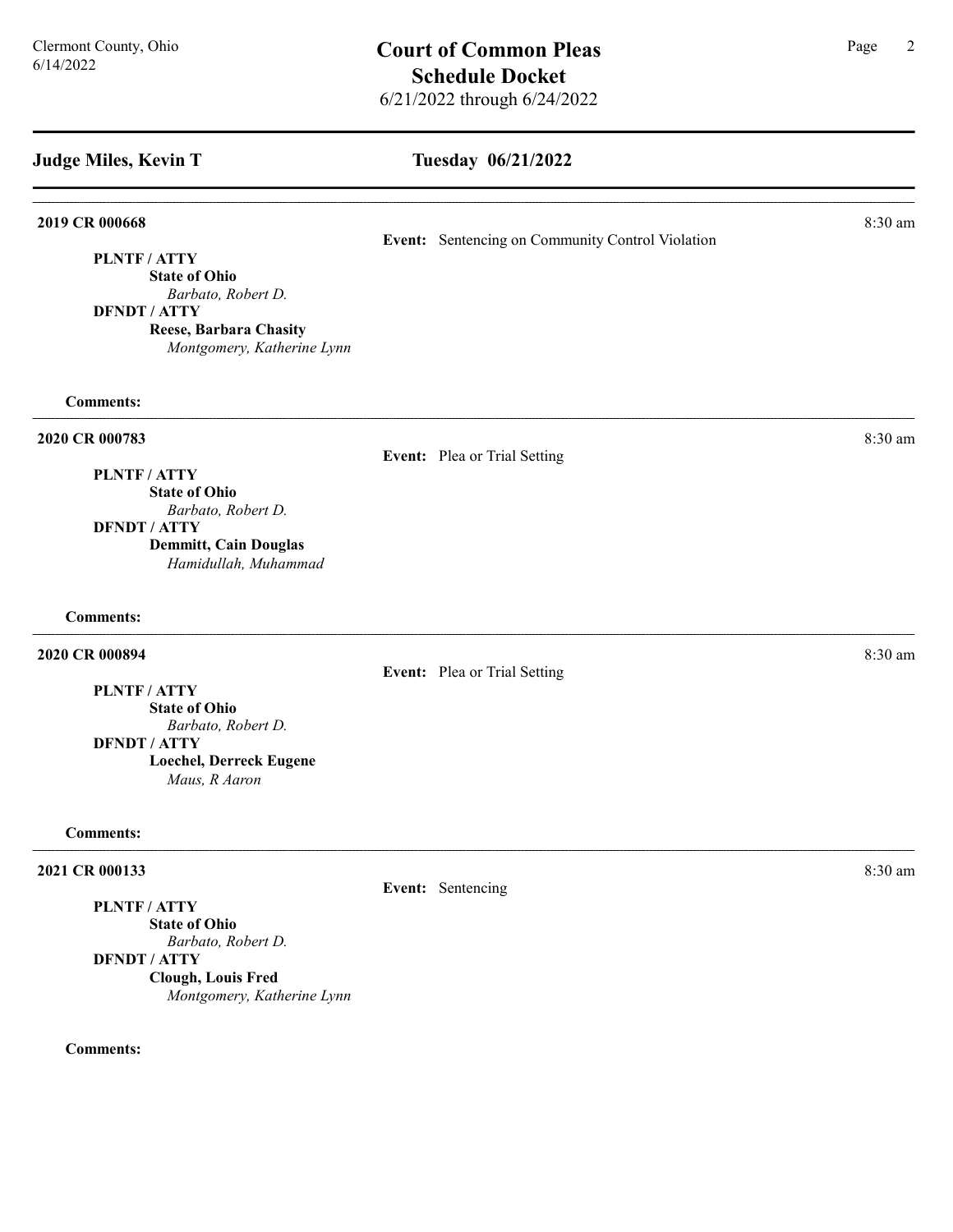# Tuesday 06/21/2022

| 8:30 am                                                                                                      |
|--------------------------------------------------------------------------------------------------------------|
|                                                                                                              |
|                                                                                                              |
|                                                                                                              |
| 8:30 am                                                                                                      |
|                                                                                                              |
|                                                                                                              |
|                                                                                                              |
|                                                                                                              |
|                                                                                                              |
| 8:30 am                                                                                                      |
|                                                                                                              |
|                                                                                                              |
|                                                                                                              |
|                                                                                                              |
|                                                                                                              |
| 12:00 pm                                                                                                     |
|                                                                                                              |
| Event: Sentencing<br>Event: Plea or Trial Setting<br>Event: Plea or Trial Setting<br>Event: CLOSE GRAND JURY |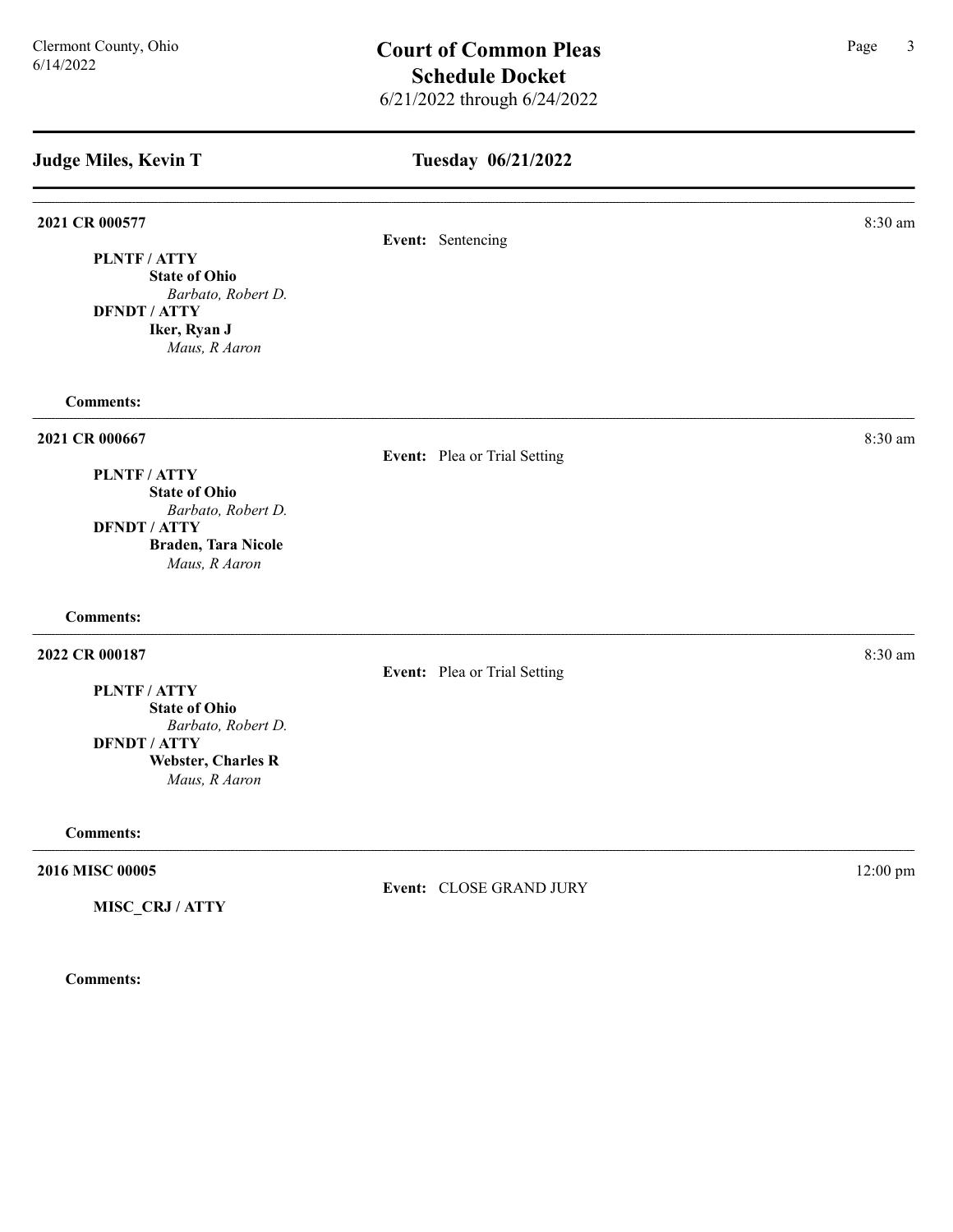# Tuesday 06/21/2022

2022 CR 000268 1:00 pm

Event: Motion to Suppress

PLNTF / ATTY State of Ohio Barbato, Robert D. DFNDT / ATTY

> Vornholt, David Lee Pattison, George E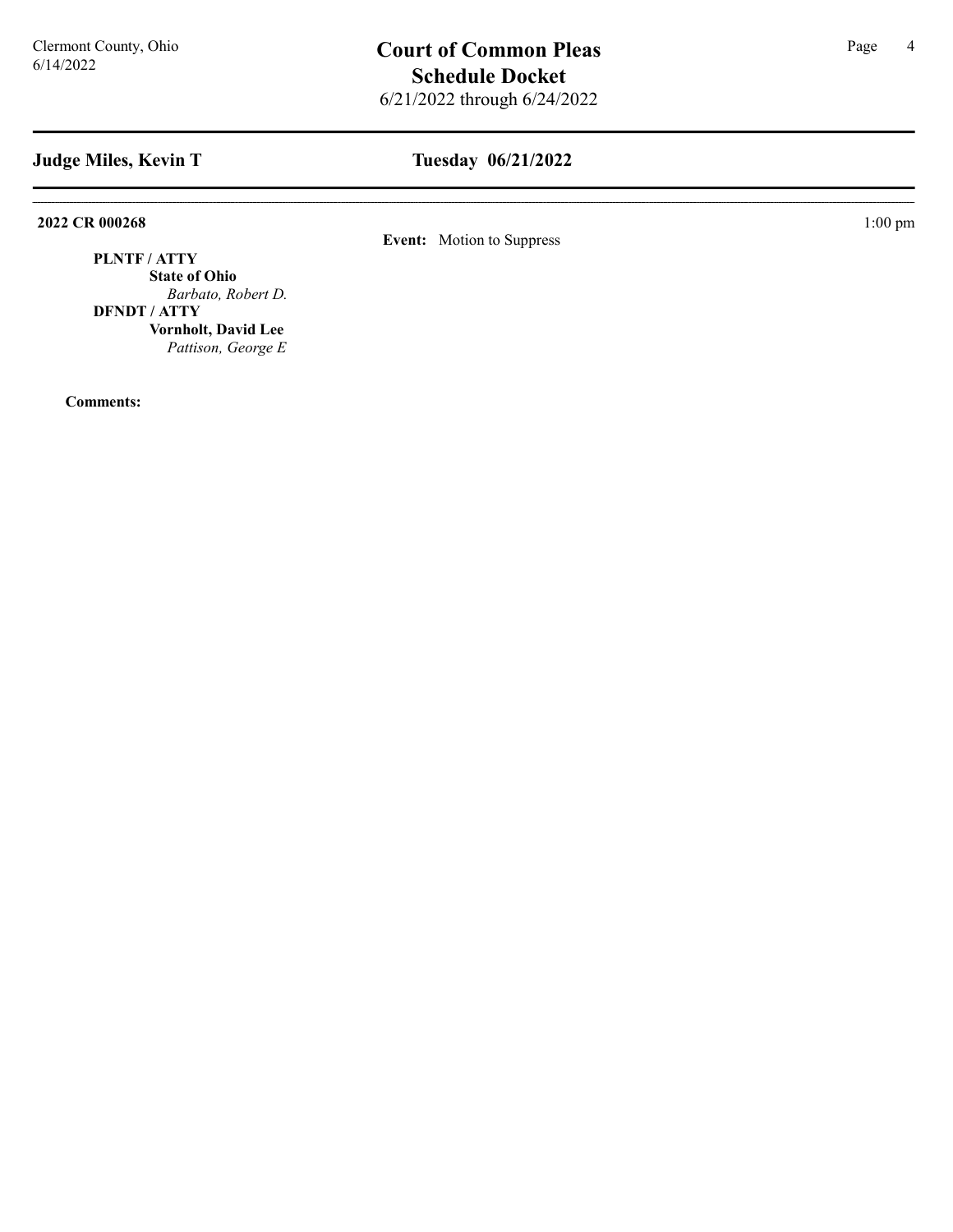### Wednesday 06/22/2022

### **2019 CR 000116** 8:30 am **8:30 am**

Event: Sentencing on Community Control Violation

State of Ohio Barbato, Robert D.

DFNDT / ATTY

Miller, Kerie B

PLNTF / ATTY

Montgomery, Katherine Lynn

### Comments:

### **2019 CR 000521** 8:30 am **8:30 am**

Event: Sentencing on Community Control Violation

### PLNTF / ATTY

State of Ohio Barbato, Robert D. DFNDT / ATTY Lilly, Amanda Leigh Kelly, Robert G

### Comments:

### **2020 CR 000452** 8:30 am **8.30 am**

PLNTF / ATTY

State of Ohio

Barbato, Robert D.

DFNDT / ATTY

Buchanan, Michael Raymond Montgomery, Katherine Lynn

Comments: w/20 CR 485

### **2020 CR 000485** 8:30 am **8:30 am**

PLNTF / ATTY

State of Ohio Barbato, Robert D.

DFNDT / ATTY

### Buchanan, Michael Raymond

Montgomery, Katherine Lynn

Comments: w/20 CR 452

Event: Sentencing on Community Control Violation

Event: Sentencing on Community Control Violation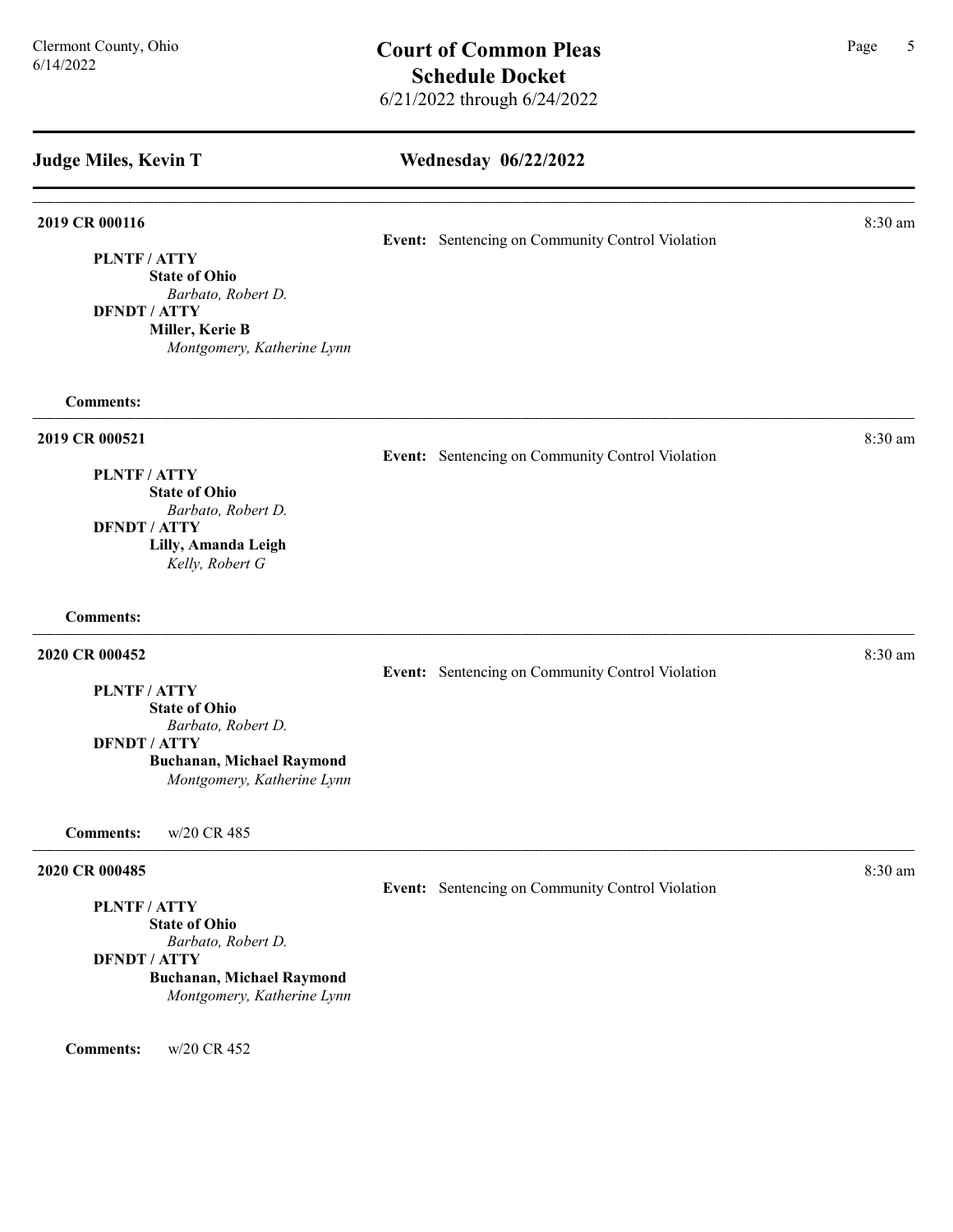### Wednesday 06/22/2022

### 2020 CR 000792 8:30 am and 2020 CR 000792

Event: Sentencing on Community Control Violation

Event: Sentencing on Community Control Violation

PLNTF / ATTY State of Ohio

Barbato, Robert D.

DFNDT / ATTY

Over, Kevin Matthew Montgomery, Katherine Lynn

### Comments:

### **2021 CR 000033** 8:30 am **8.30 am**

# Event: Plea or Trial Setting

PLNTF / ATTY State of Ohio

Barbato, Robert D. DFNDT / ATTY Basdon, Nicole

Whiteley JR, Daniel E

Comments: w/21 CR 957, 21 CR 692, 22 CR 40

# 2021 CR 000289 8:30 am

PLNTF / ATTY

# State of Ohio

Barbato, Robert D.

DFNDT / ATTY

Downs JR, Gregory Ray Montgomery, Katherine Lynn

Comments: w/21 CR 809

### 2021 CR 000692 8:30 am

PLNTF / ATTY

State of Ohio Barbato, Robert D.

DFNDT / ATTY

Basdon, Nicole Amber

Whiteley JR, Daniel E

Comments: w/21 CR 33, 21 CR 957, 22 CR 40

Event: Plea or Trial Setting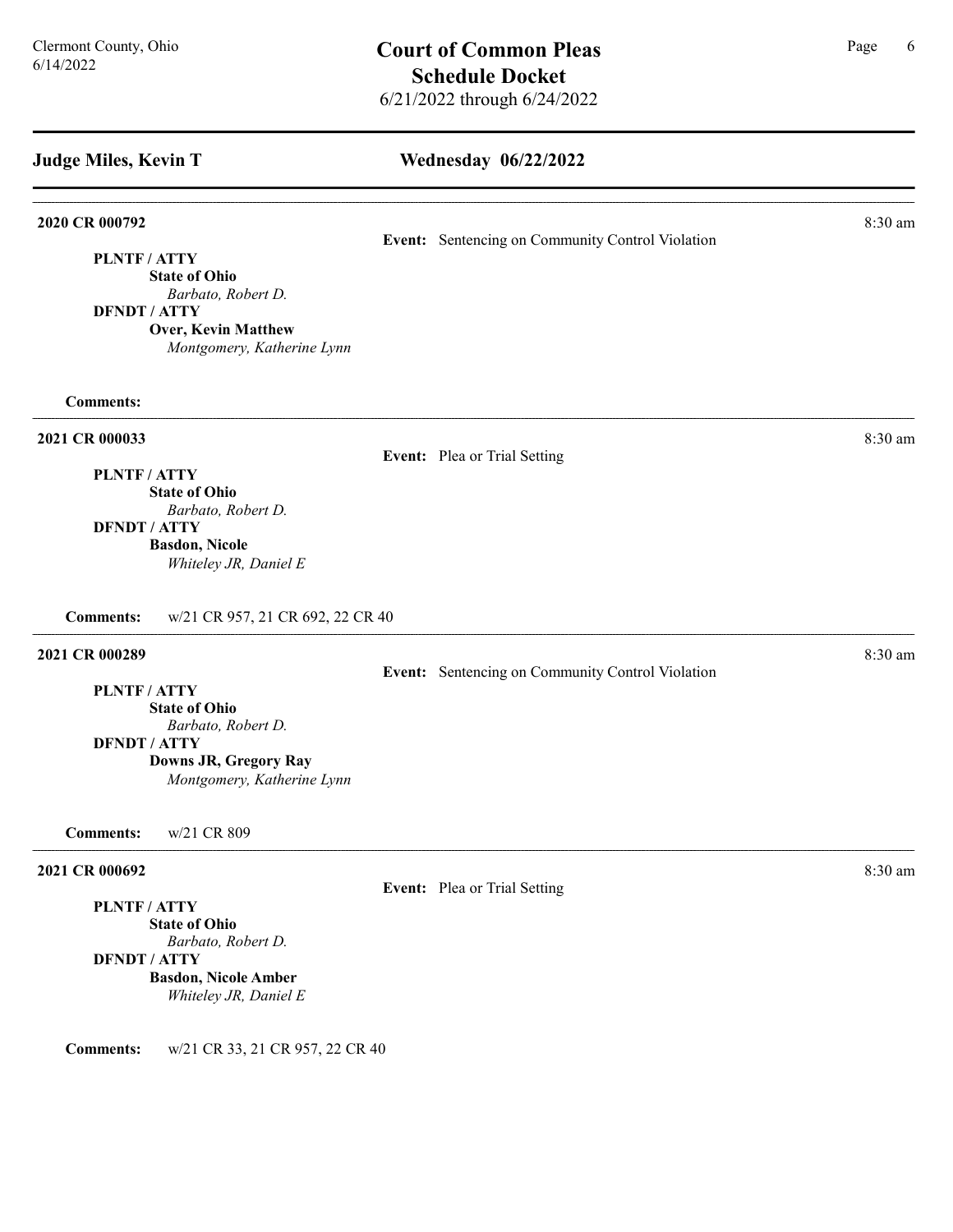### Wednesday 06/22/2022

### **2021 CR 000809** 8:30 am **8.30 am**

Event: Sentencing on Community Control Violation

Event: Sentencing on Community Control Violation

### PLNTF / ATTY

State of Ohio Barbato, Robert D.

### DFNDT / ATTY

Downs JR, Gregory Montgomery, Katherine Lynn

Comments: w/21 CR 289

### **2021 CR 000938** 8:30 am **8:30 am**

PLNTF / ATTY

State of Ohio Barbato, Robert D.

### DFNDT / ATTY

Johnston, Michael Anthony

Montgomery, Katherine Lynn

### Comments:

### 2021 CR 000957 8:30 am

Event: Plea or Trial Setting

# PLNTF / ATTY

State of Ohio Barbato, Robert D.

### DFNDT / ATTY

Basdon, Nicole Amber Whiteley JR, Daniel E

Comments: w/22 CR 40, 21 CR 33, 21 CR 692

# PLNTF / ATTY

State of Ohio Barbato, Robert D. DFNDT / ATTY

# Basdon, Nicole Amber Whiteley JR, Daniel E

Comments: w/21 CR 33, 21 CR 692, 21 CR 957

2022 CR 000040 8:30 am 2022 CR 000040 Event: Plea or Trial Setting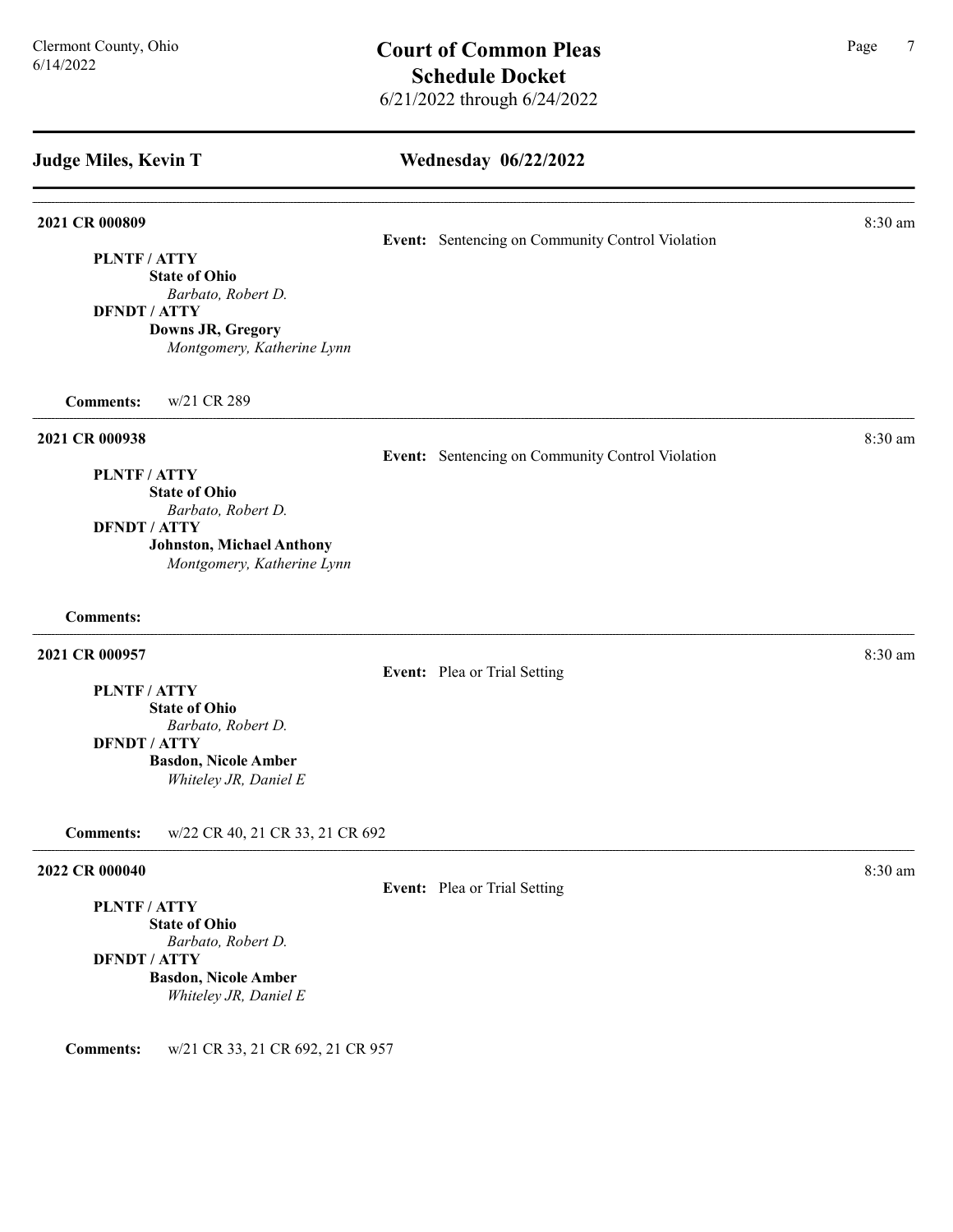# Wednesday 06/22/2022

2022 CR 000179 8:30 am

Event: Arraignment

PLNTF / ATTY State of Ohio

Barbato, Robert D. DFNDT / ATTY

> Simpson, Adam Edward Ring, C Nicholas

Comments:

2020 CR 000557 10:00 am 10:00 am 10:00 am 10:00 am 10:00 am 10:00 am 10:00 am 10:00 am 10:00 am 10:00 am 10:00 am 10:00 am 10:00 am 10:00 am 10:00 am 10:00 am 10:00 am 10:00 am 10:00 am 10:00 am 10:00 am 10:00 am 10:00 am

# Event: Primary Court Trial

# PLNTF / ATTY

State of Ohio Barbato, Robert D.

### DFNDT / ATTY

Spivery, Kemuel D Whiteley JR, Daniel E

Comments: 2 day court.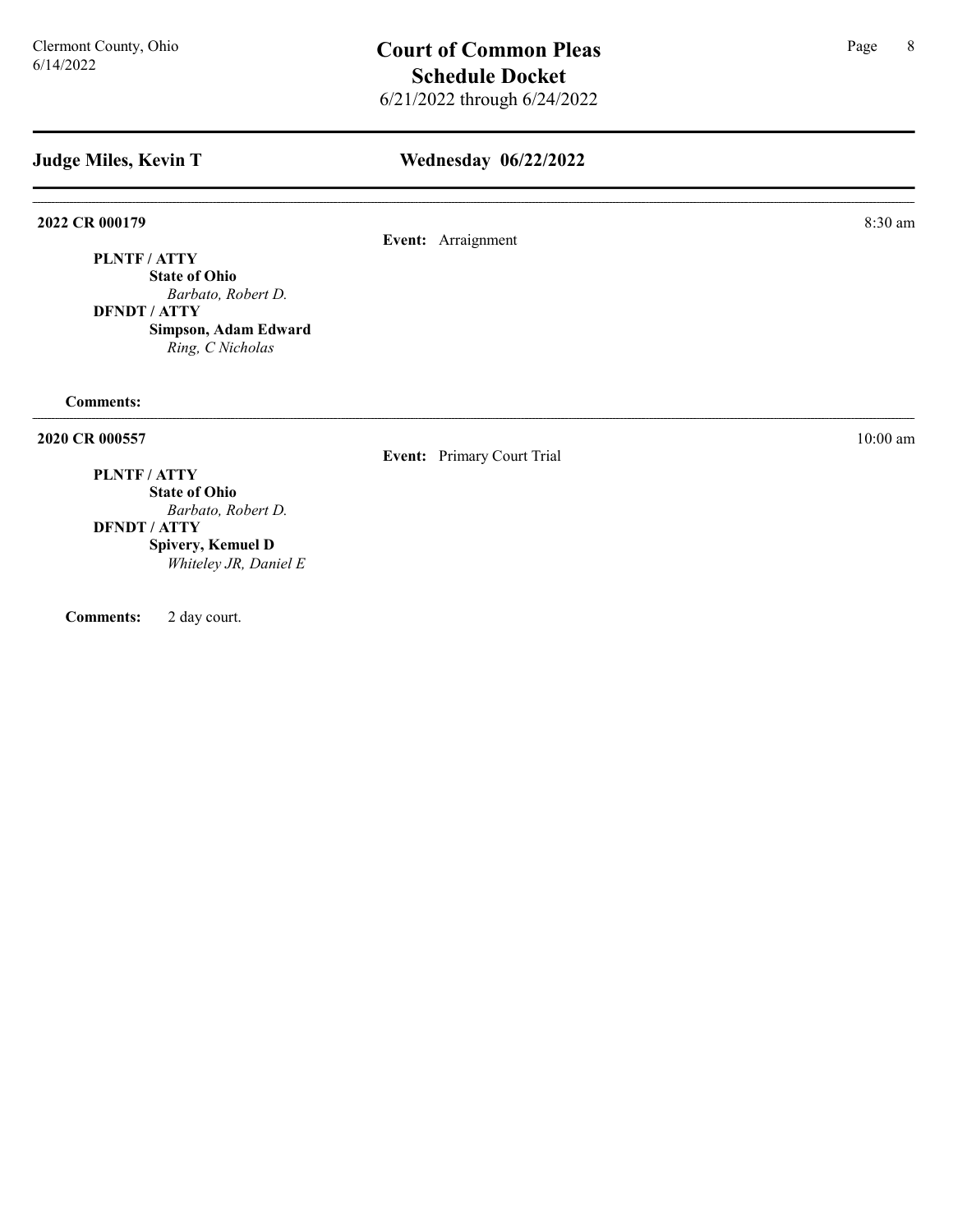PLNTF / ATTY

DFNDT / ATTY

# Thursday 06/23/2022

### **2018 CR 000954** 8:30 am **8:20 am** 8:30 am **8:20 am** 8:30 am **8:20 am** 8:30 am **8:30 am**

Event: Community Control Violation

### **2021 CR 000117** 8:30 am **8.30 am**

Comments:

### Event: Plea or Trial Setting

PLNTF / ATTY State of Ohio Barbato, Robert D. DFNDT / ATTY Glaser, Morgan L

State of Ohio

Sparks, Devin M

Barbato, Robert D.

Montgomery, Katherine Lynn

Lewis, Elizabeth

Comments: w/21 CR 1104

### **2021 CR 000894** 8:30 am **8:30 am**

Event: Plea or Trial Setting

PLNTF / ATTY

State of Ohio Barbato, Robert D. DFNDT / ATTY Waldman, Mark S Lewis, Elizabeth

### Comments:

## **2021 CR 001104** 8:30 am **8.30 am**

PLNTF / ATTY

State of Ohio Barbato, Robert D. DFNDT / ATTY Glaser, Morgan L Lewis, Elizabeth

Comments: w/21 CR 117

Event: Plea or Trial Setting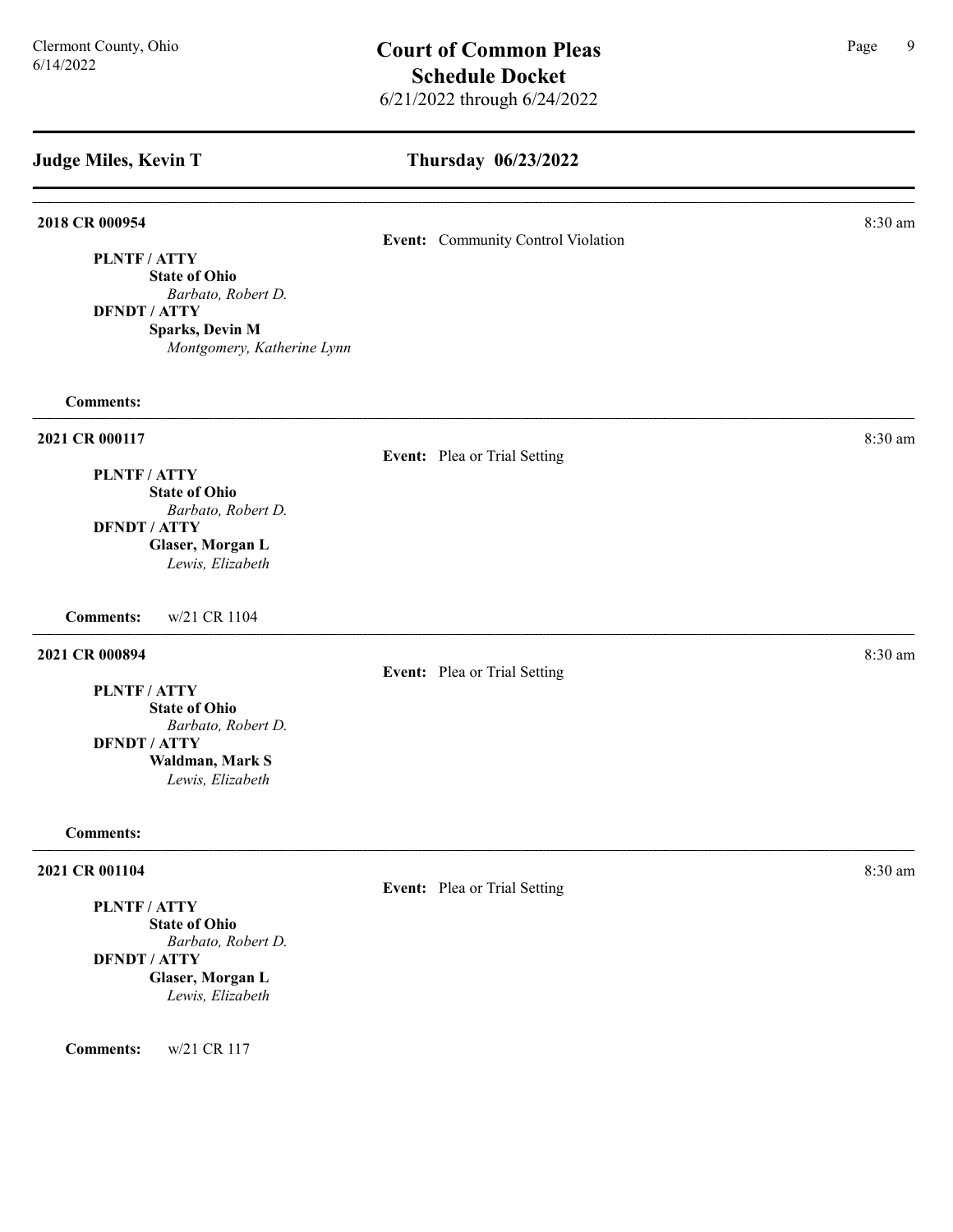# Thursday 06/23/2022

### 2022 CR 000065 8:30 am

Event: Plea

PLNTF / ATTY State of Ohio Barbato, Robert D.

DFNDT / ATTY Connelly, John Richard Parker JR, William Thomas

Comments:

### 2022 CR 000137 8:30 am and 2022 CR 000137

Event: Plea or Trial Setting and Bond Review

### PLNTF / ATTY

State of Ohio Barbato, Robert D. DFNDT / ATTY Schneider, Trisha Ann Lewis, Elizabeth

Comments:

### 2022 CR 000172 8:30 am

Event: Plea or Trial Setting

PLNTF / ATTY

State of Ohio Barbato, Robert D. DFNDT / ATTY Clancy, Daniel L Lewis, Elizabeth

### Comments:

### **2022 CR 000506** 8:30 am **8:30 am**

DFNDT / ATTY

Stevens, Janson Tanner Lewis, Elizabeth

Comments:

Event: Pre-Trial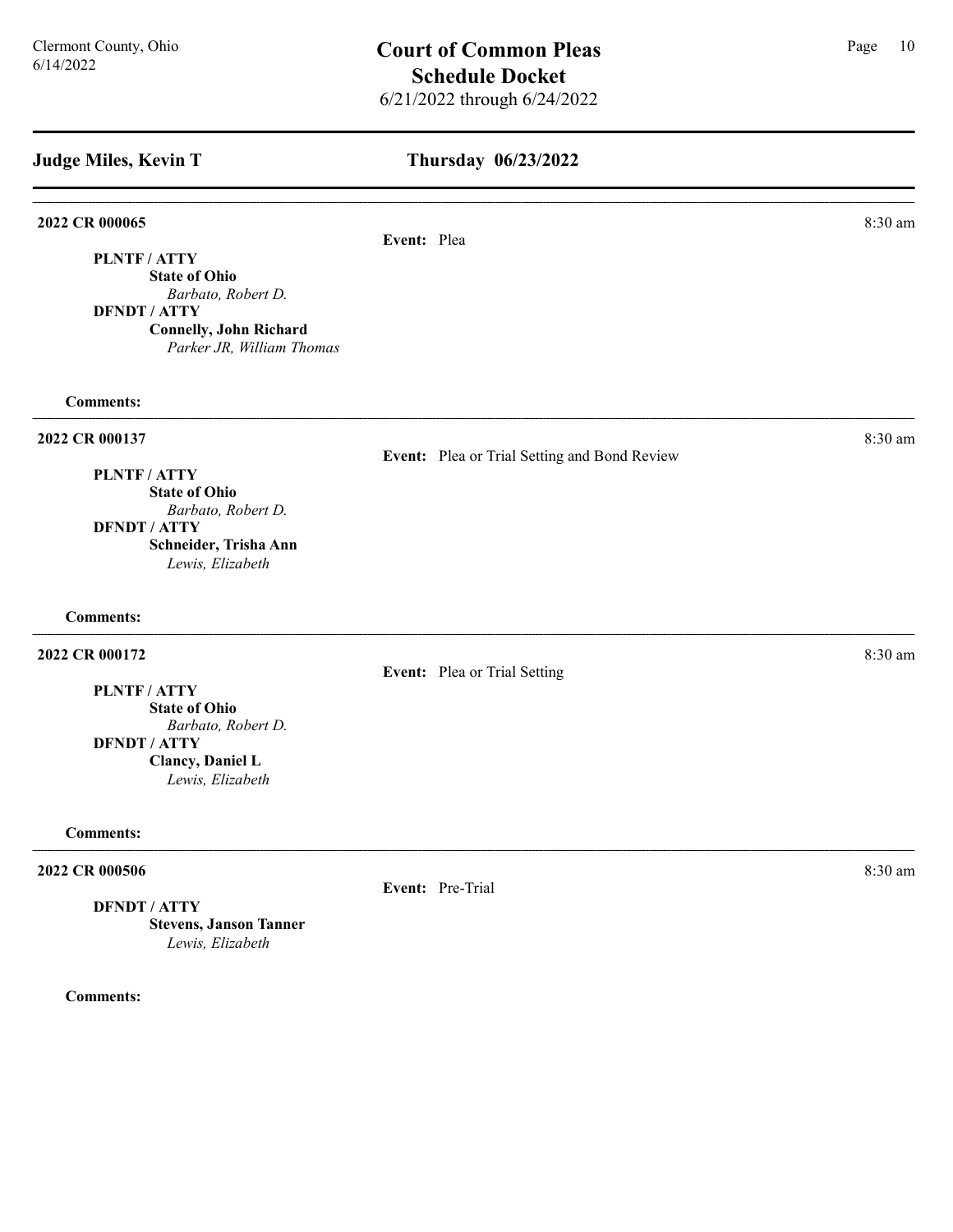| Judge Miles, Kevin T                                                                                                          | Thursday 06/23/2022        |                    |  |
|-------------------------------------------------------------------------------------------------------------------------------|----------------------------|--------------------|--|
| 2020 CR 000557                                                                                                                | Event: Primary Court Trial | $10:00$ am         |  |
| PLNTF/ATTY<br><b>State of Ohio</b><br>Barbato, Robert D.<br><b>DFNDT / ATTY</b><br>Spivery, Kemuel D<br>Whiteley JR, Daniel E |                            |                    |  |
| <b>Comments:</b><br>2 day court.                                                                                              |                            |                    |  |
| 2016 MISC 00005                                                                                                               | Event: CLOSE GRAND JURY    | $12:00 \text{ pm}$ |  |
| MISC CRJ/ATTY                                                                                                                 |                            |                    |  |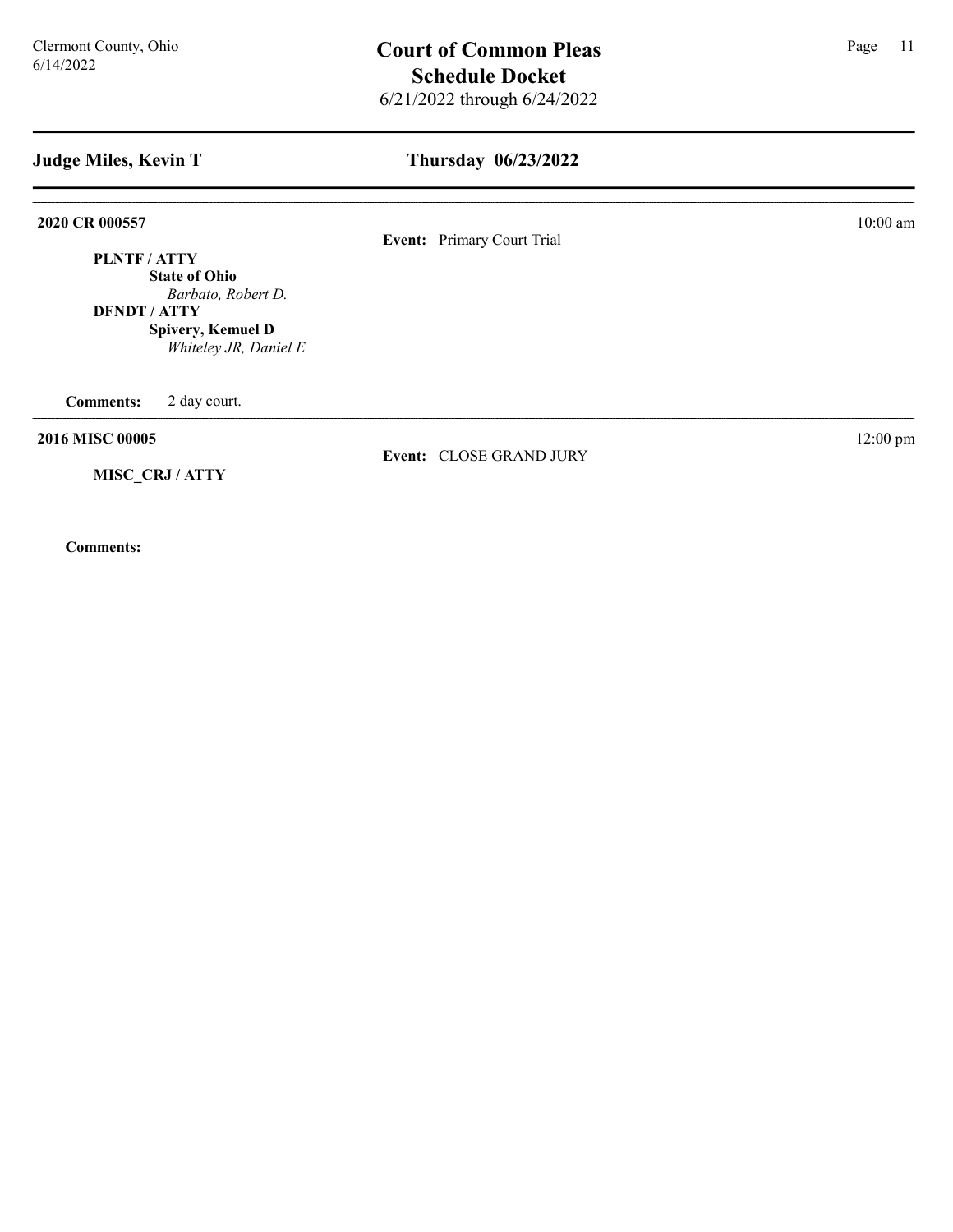# Friday 06/24/2022

### **2022 CVE 00176** 8:00 am **8:00 am**

Event: Case Management Conference

PLNTF / ATTY

Mid America Mortgage Inc Cox, Daniel A Saresky, Crystal L DFNDT / ATTY

Wilson, Jason Name Unknown Spouse if any of Clermont County Ohio Treasurer Fountain, Jason A State of Ohio Randall, Nicole

Comments:

# 2022 CVE 00053 8:10 am **8:10**

Event: Case Management Conference

PLNTF / ATTY

American Neighborhood Mortgage Mehler, Peter L DFNDT / ATTY Clift, Jacob D Unknown Spouse if any Bare, Meranda K

Unknown Spouse if any Treasurer of Clermont County Fountain, Jason A Auditor of Clermont County Fountain, Jason A

### Comments:

### 2022 CVH 00263 8:20 am

Event: Case Management Conference

PLNTF / ATTY Cincinnati Insurance Company McMackin, Thomas K DFNDT / ATTY

Clark, Jayson M Schoenling, Lynne K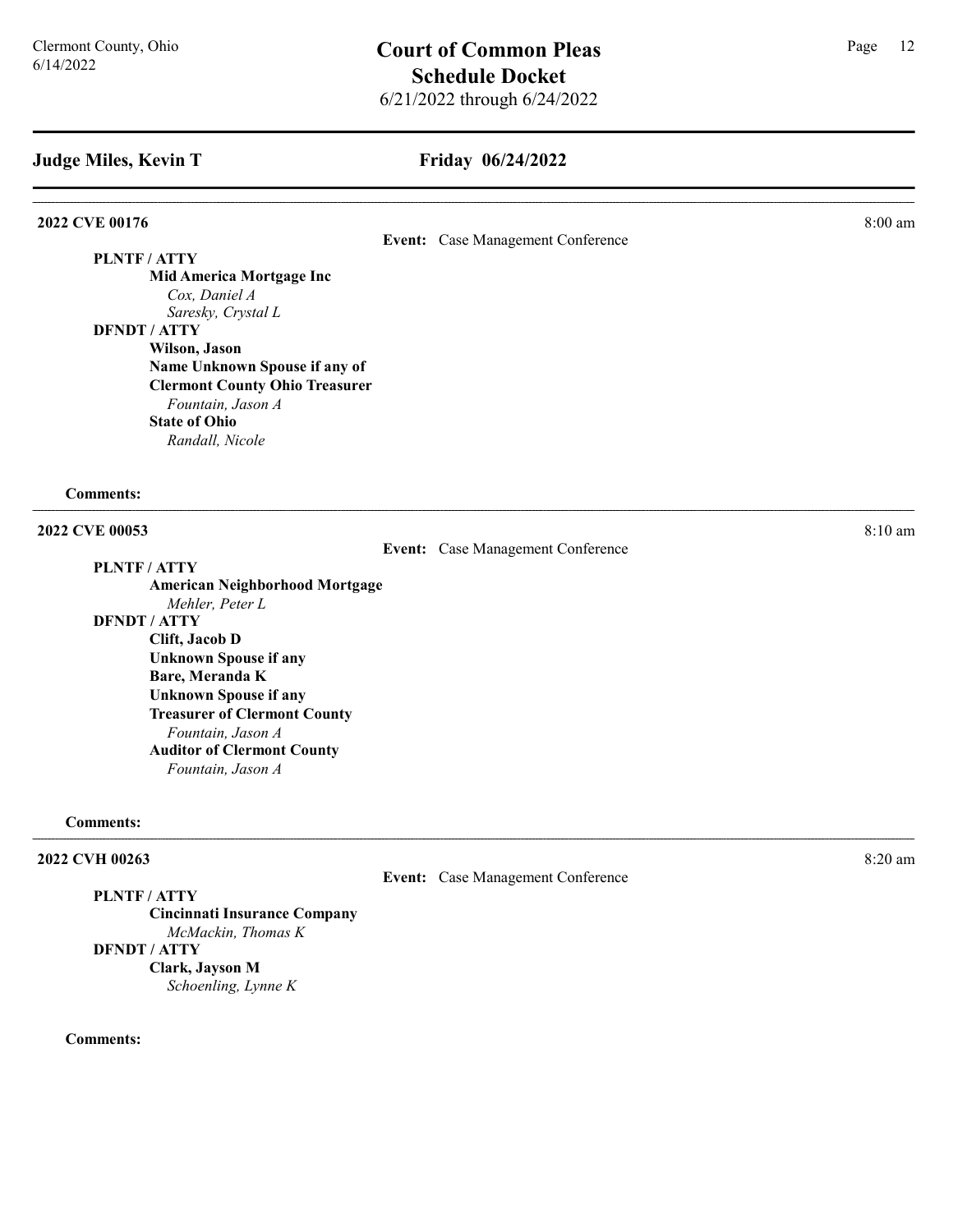# Friday 06/24/2022

| 2021 CR 000759                                     |                                   | 8:30 am |
|----------------------------------------------------|-----------------------------------|---------|
|                                                    | Event: Plea or Trial Setting      |         |
| PLNTF / ATTY                                       |                                   |         |
| <b>State of Ohio</b>                               |                                   |         |
| Barbato, Robert D.<br><b>DFNDT / ATTY</b>          |                                   |         |
| Durham JR, James D                                 |                                   |         |
| Herking, Robert A                                  |                                   |         |
| <b>Comments:</b>                                   |                                   |         |
| 2021 CVH 01084                                     |                                   | 8:30 am |
|                                                    | Event: Status Conference          |         |
| PLNTF / ATTY                                       |                                   |         |
| <b>Realpoint LLC</b>                               |                                   |         |
| Neiman, Michael R                                  |                                   |         |
| <b>DFNDT / ATTY</b>                                |                                   |         |
| <b>Holden and Lewis Properties LLC</b>             |                                   |         |
| Holden, Adam                                       |                                   |         |
| Lewis, Justin                                      |                                   |         |
| <b>Comments:</b>                                   |                                   |         |
| 2022 CR 000089                                     |                                   | 8:30 am |
|                                                    | Event: Plea or Trial Setting      |         |
| PLNTF / ATTY                                       |                                   |         |
| <b>State of Ohio</b>                               |                                   |         |
| Barbato, Robert D.                                 |                                   |         |
| <b>DFNDT / ATTY</b>                                |                                   |         |
| <b>Sampson, Timothy Scott</b><br>Herking, Robert A |                                   |         |
| <b>Comments:</b>                                   |                                   |         |
| 2022 CVC 00106                                     |                                   | 8:50 am |
|                                                    | Event: Case Management Conference |         |
| PLNTF / ATTY                                       |                                   |         |
| Rademacher, Kelsie                                 |                                   |         |
| Cossins, Joseph M                                  |                                   |         |
| Gabelman, Richard                                  |                                   |         |
| <b>DFNDT / ATTY</b>                                |                                   |         |
| Lewis, Journey                                     |                                   |         |
| Beck, Ryan C                                       |                                   |         |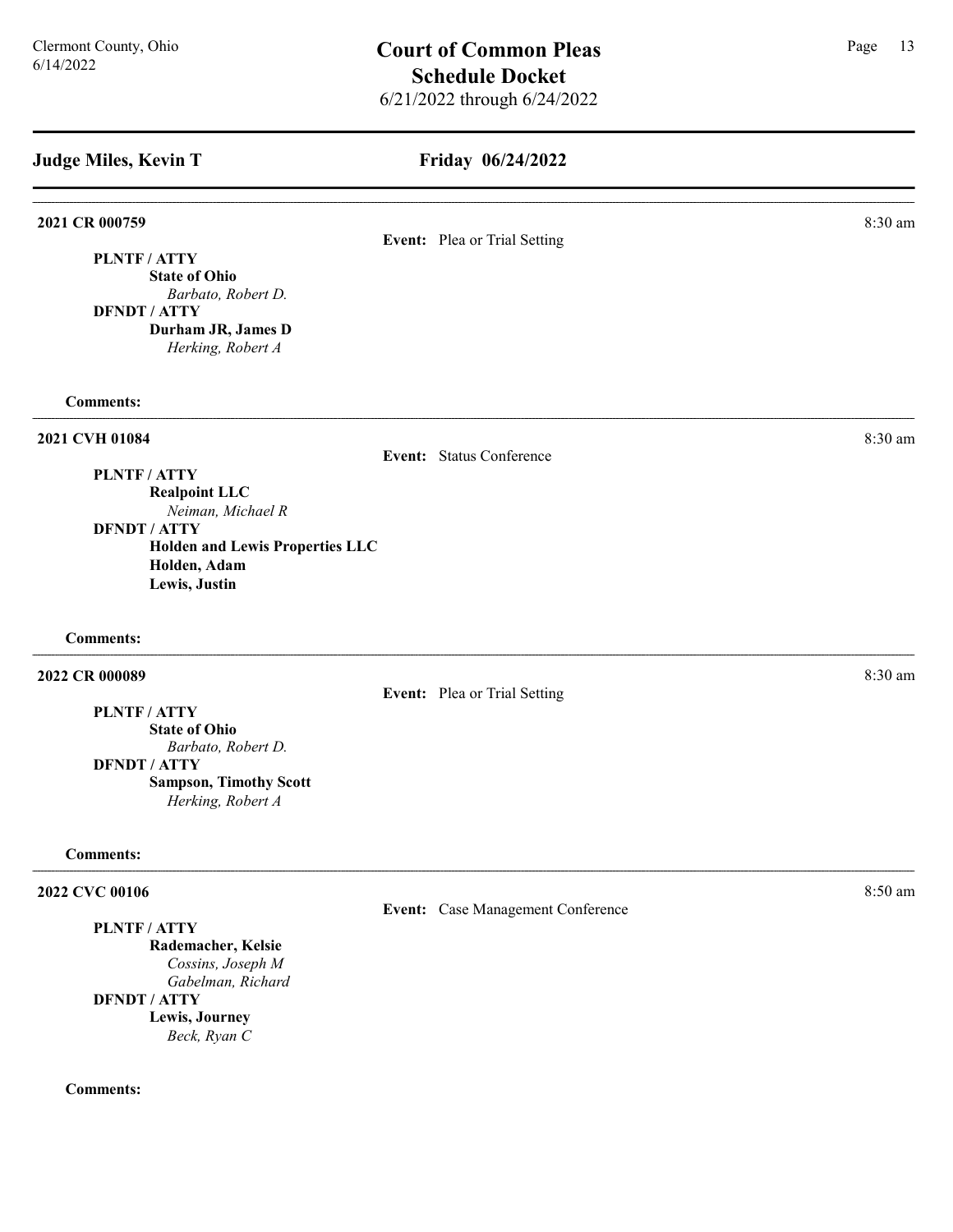### Friday 06/24/2022

Event: Case Management Conference

### 2022 CVC 00107 8:50 am **8.50 am**

PLNTF / ATTY

PLNTF / ATTY

Rademacher, Kelsie Gabelman, Richard P DFNDT / ATTY Lewis, Journey

Beck, Ryan C

### Comments:

### **2021 CVC 00015** 9:00 am 9:00 am 9:00 am 9:00 am 9:00 am 9:00 am 9:00 am 9:00 am 9:00 am 9:00 am 9:00 am 9:00 am 9:00 am 9:00 am 9:00 am 9:00 am 9:00 am 9:00 am 9:00 am 9:00 am 9:00 am 9:00 am 9:00 am 9:00 am 9:00 am 9:00

### Event: Status Conference

Taylor, Jeffrey A Acciani, Elizabeth DFNDT / ATTY Webb, Harold Dean Lotz, Robert W Spille, Timothy B Geico Casualty Company Meyer, Krista Humana Health Plan Inc Galasso JR, Anthony G

### Comments:

### 2021 CVH 00829 9:00 am 2021 9:00 am 2021 9:00 am 2021 9:00 am 2021 9:00 am 2021 9:00 am 2021 9:00 am 2021 9:00 am 2021 9:00 am 2021 9:00 am 2021 9:00 am 2021 9:00 am 2021 9:00 am 2021 9:00 am 2021 9:00 am 2021 9:00 am 2021

PLNTF / ATTY Sommer, Danny Matre, James A Sommer, Tonya Matre, James A DFNDT / ATTY Schaible, Adam Schaible, Natalie Brandabur, Michael J

Comments:

Event: Status Conference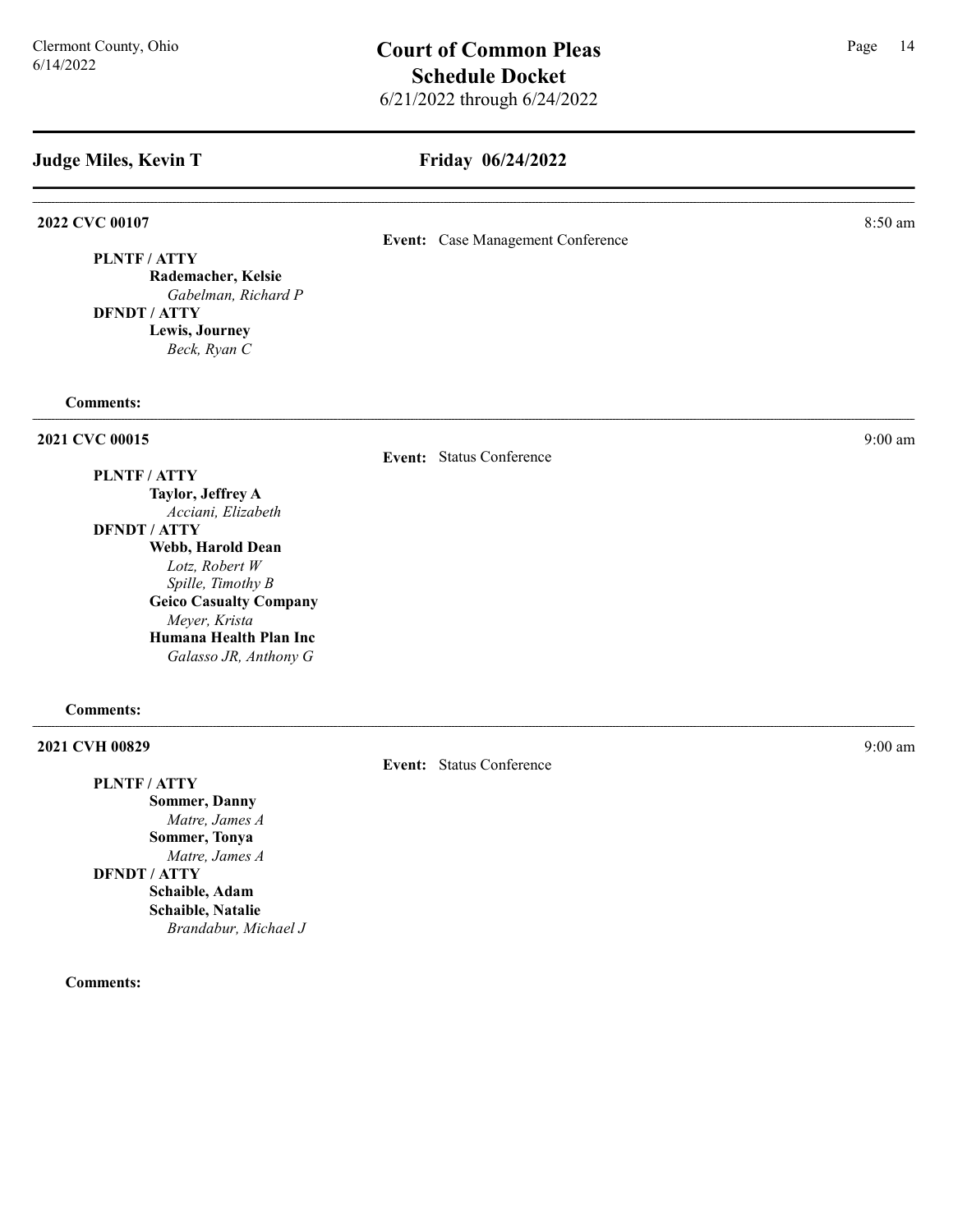### Friday 06/24/2022

Event: Telephone Status Conference

### **2019 CVH 01410** 9:10 am **9:10** am **9:10** am **9:10** am **9:10** am **9:10** am **9:10** am **9:10** am **9:10** am **9:10** am **9:10** am **9:10** am **9:10** am **9:10** am **9:10** am **9:10** am **9:10** am **9:10** am **9:10** am **9:10** am **9:10**

PLNTF / ATTY

Schuler, Wedny O Burgess, T David DFNDT / ATTY

> Torbeck, Alicia Nordstrom, Jennifer K State Farm Insurance

### Comments:

### 2021 CVH 00131 9:20 am

Event: Status Conference

PLNTF / ATTY Alfaya, Samuel

Uhle Jr, Richard DFNDT / ATTY

Midwest Custom Ponds and Excavating LLP

Arnold, Gordon D Brehm, Jr, John E East, Joshua Arnold, Gordon D Brehm, Jr, John E

### Comments:

### **2018 CVC 01111** 9:30 am 9:30 am 9:30 am 9:30 am 9:30 am 9:30 am 9:30 am 9:30 am 9:30 am 9:30 am 9:30 am 9:30 am 9:30 am 9:30 am 9:30 am 9:30 am 9:30 am 9:30 am 9:30 am 9:30 am 9:30 am 9:30 am 9:30 am 9:30 am 9:30 am 9:30

PLNTF / ATTY Nace JR, Charles Becker, Dennis A Nace, Teresa DFNDT / ATTY Forsee, John Vance, Molly G

### Comments:

2021 CVC 01057 9:45 am 9:45 am 9:45 am 9:45 am 9:45 am 9:45 am 9:45 am 9:45 am 9:45 am 9:45 am 9:45 am 9:45 am 9:45 am 9:45 am 9:45 am 9:45 am 9:45 am 9:45 am 9:45 am 9:45 am 9:45 am 9:45 am 9:45 am 9:45 am 9:45 am 9:45 am

PLNTF / ATTY Bryson SR, Mark A Trice, Andrew J Bryson, Margaret DFNDT / ATTY Bethel Church of the Nazarene Albert, John C

Event: Final Pre-Trial

Event: Status Conference